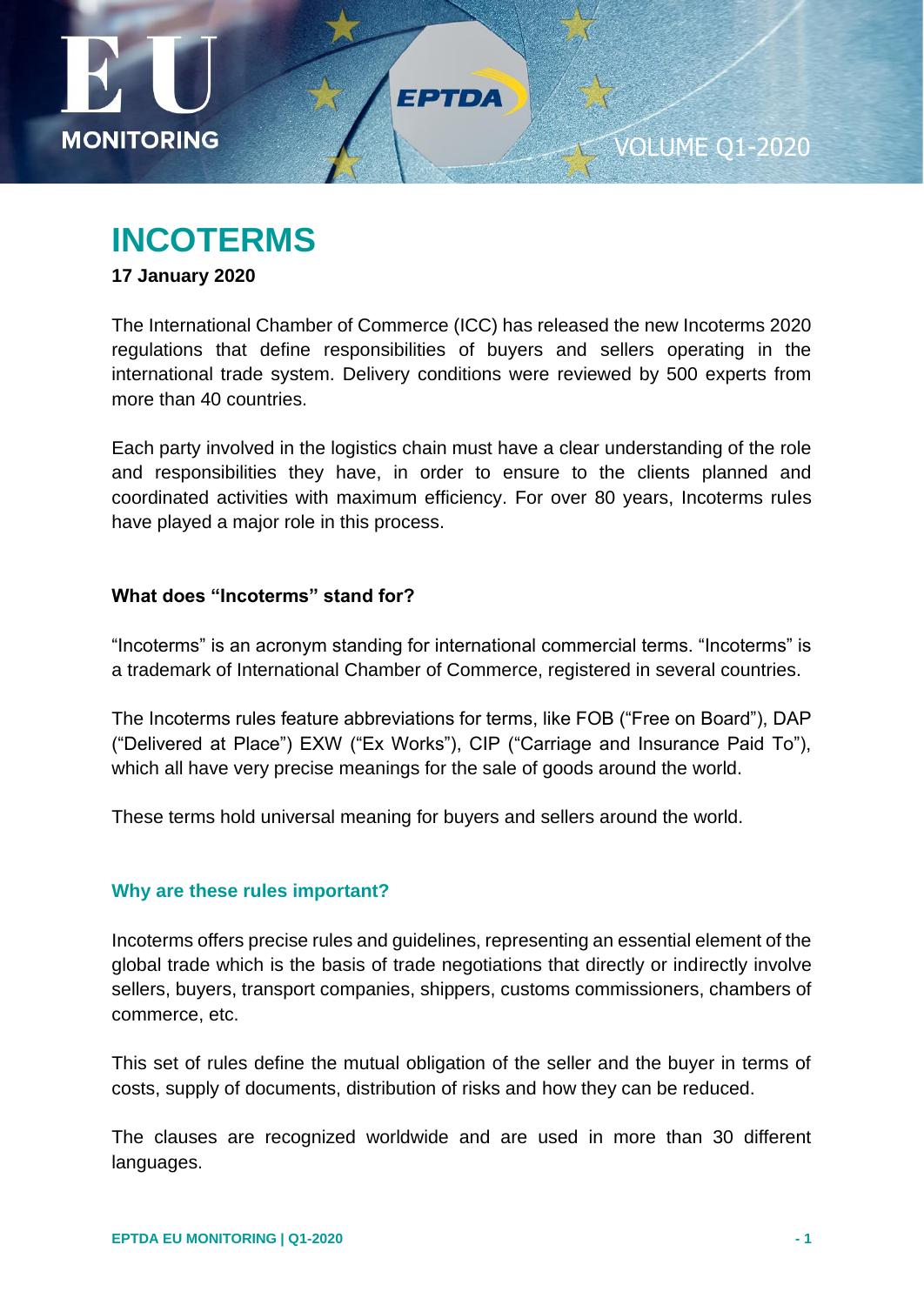

Also, the experiences gained over the last decade will increase the development of Incoterms 2020, making the rules more flexible in addressing discrepancies relating costs and risk transfer, packaging, marking, goods inspection, security verification and other formalities.

FPTDA

It should also improve the responsibilities of participants, agents and stakeholders in the procurement and supply chain activities and it will be highly optimized to keep up with commercial transactions, which have become increasingly complex.

### **When do Incoterms 2020 come into force?**

The new terms take effect on 1 January 2020.

This means that if a contract is entered into on or after 1 January 2020 then it is likely that Incoterms 2020 shall apply - unless the contract says otherwise.

Incoterms users do not have to switch over to Incoterms 2020. Instead, they can carry on using Incoterms 2010 - the only requirement is to mention it clearly in the contract.

The International Chamber of Commerce (ICC) estimates that it will take 12-18 months for most Incoterms users to switch over to the new rules.

### **Incoterms 2020 has a clearer structure**

Unlike Incoterms 2010, where the clauses were divided into four groups (E, F, C or D), in Incoterms 2020, they are structured into two broad categories, depending on the mode of transport:

- Clauses applicable to all modes of transport EXW (ExWorks), FCA (Free Carrier), CPT (Carriage Paid To), CIP (Carriage and Insurance Paid), DAT (Delivered At Terminal), DAP (Delivered At Place), DDP (Delivered Duty Paid).
- Clauses that apply only to maritime and inland waterway transport FAS (Free Alongside Ship), FOB (Free On Board), CFR (Cost and Freight), CIF (Cost, Insurance and Freight).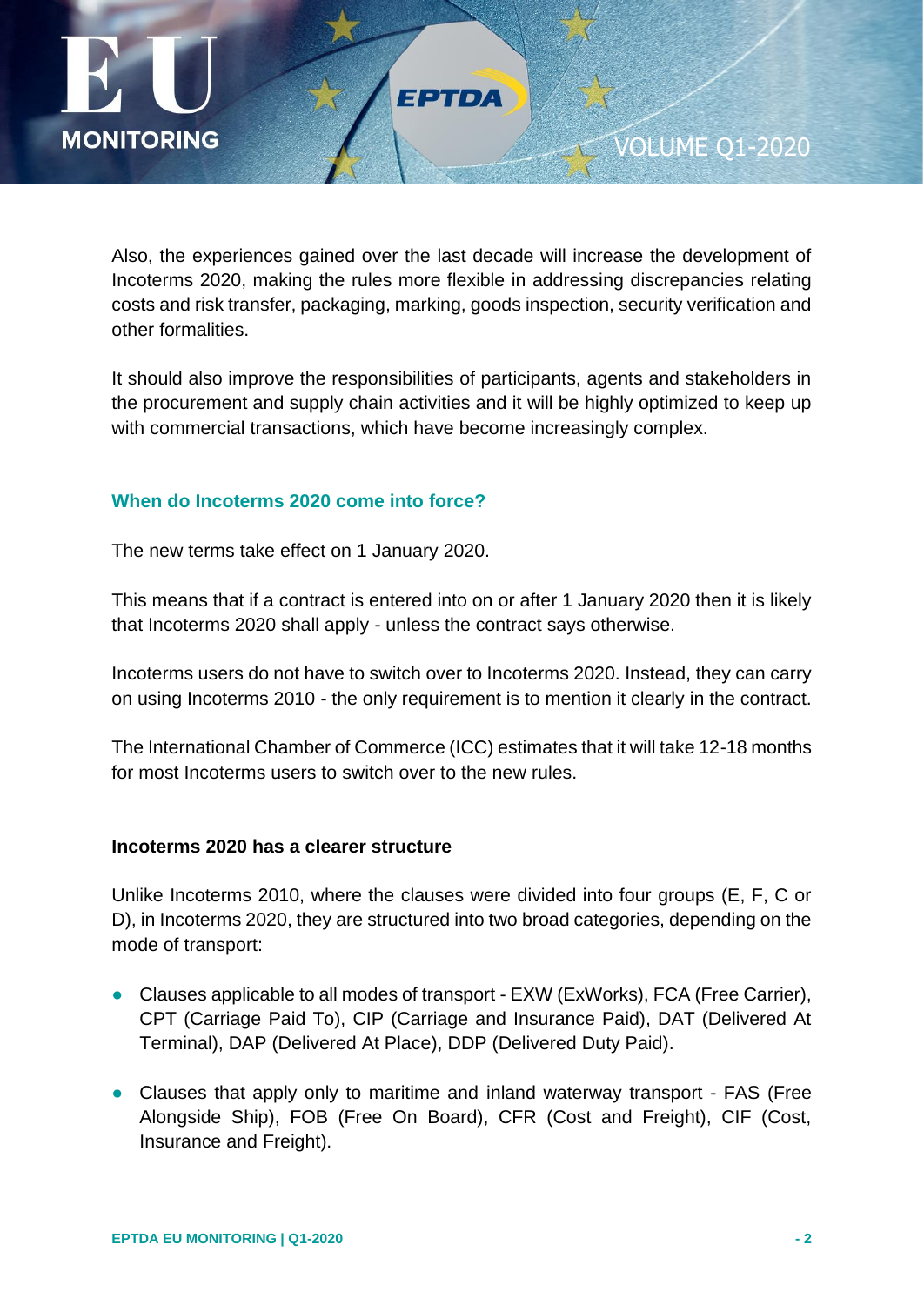

### **What's New in Incoterms 2020 Rules**

● **DAT (Delivered At Terminal) becomes DPU (Delivered at Place Unloaded)**

FPTDA

According to the DAT clause of Incoterms 2010, the seller delivered the goods as soon as they were unloaded from the means of transport to a "terminal". However, according to the notes issued in Incoterms 2010, the term "terminal" was not to be understood from a technical point of view, but it meant any download location. This fact was taken into account in the Incoterms 2020 rules by renaming the DAT clause in the DPU (Delivered at Place Unloaded) for the sake of clarity. This means that, in the future, any (agreed) place can be the place of destination.

### **Different levels of coverage in CIF and CIP**

As in the past, the seller is still obliged to conclude a transport insurance at his own expense in the CIF (Cost Insurance Freight) and CIP (Carriage Insurance Paid) clauses.

But the two clauses now provide different minimum coverage.

The minimum rate to be respected when the CIF clause is agreed remains unchanged: the transport insurance to be concluded by the seller must correspond at least to the coverage in accordance with clauses (C) of [the Cargo Institute clauses](https://www.advancedontrade.com/2015/02/what-are-differences-between-institute-cargo-clauses-a-and-institute-cargo-clauses-c.html) or similar clauses (named risk insurance).

But if the CIP clause is the one agreed upon, the new rules stipulate that the seller is responsible for purchasing a higher level of insurance coverage—at least 110% of the value of the goods as detailed in Clause A of the Institute Cargo Clauses—under the revised term CIP.

Both the CIF clause and the CIP clause allow the parties to the contract to agree on the degree of insurance coverage that derives from them.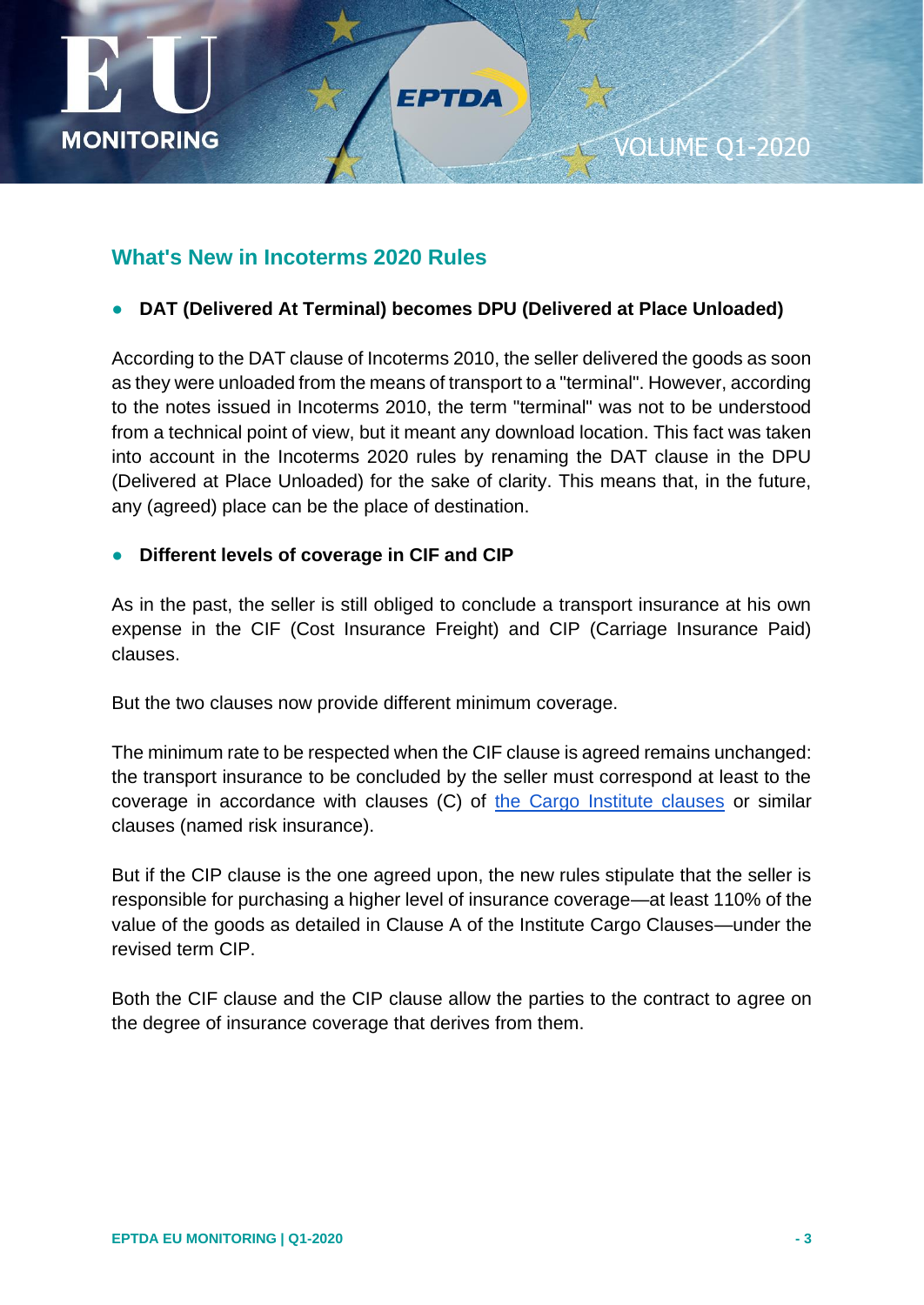

### ● **FCA and On-Board Bills of Lading**

One of the most important changes relates to the Free Carrier (FCA). This is the most widely used term (about 40% of international commercial operations are carried out with it), because it is very versatile and allows the delivery of goods from different places in the country of the seller, such as: address of the seller, terminal for transport on land, port , airport, etc. In either case, the seller is responsible for loading the goods on the buyer's transport.

FPTDA

Problems occurred with this term when the seller was responsible for loading the goods on a truck or some other transport hired by the buyer and not directly on the international carrier. If the seller and buyer had agreed on using a letter of credit as the payment method for this transaction, banks often require the seller to present a bill of lading with an on-board notation before they can get paid.

An international carrier won't typically provide a seller who did not present the goods directly to them with such a bill of lading. Under the new Incoterms 2020 rules, FCA allows the parties to agree in the sales contract that the buyer should instruct its carrier to issue a bill of lading with the on-board notation to the seller.

### **Security Requirements**

The security requirements for freight have now been included in Rules A 4 and 7 of each Incoterms 2020 clause.

Article A4 ("Carriage") of each Incoterm now requires the seller, where applicable, to comply with any transport-related security requirements, up to the point of delivery, and/or to provide the buyer, at the buyer's request, risk and cost, with any information concerning transport-related security requirements, that the buyer needs for arranging carriage.

Article A7 ("Export/Import Clearance") of each Incoterm, where applicable, now also expressly requires the seller to carry out any security-related export clearance formalities and/or assist the buyer to obtain any documents, or information necessary, for complying with import or transit security-related clearance formalities. Transportrelated security costs have also been given greater prominence in the stand-alone list of costs obligations under articles A9/B9 of each Incoterm.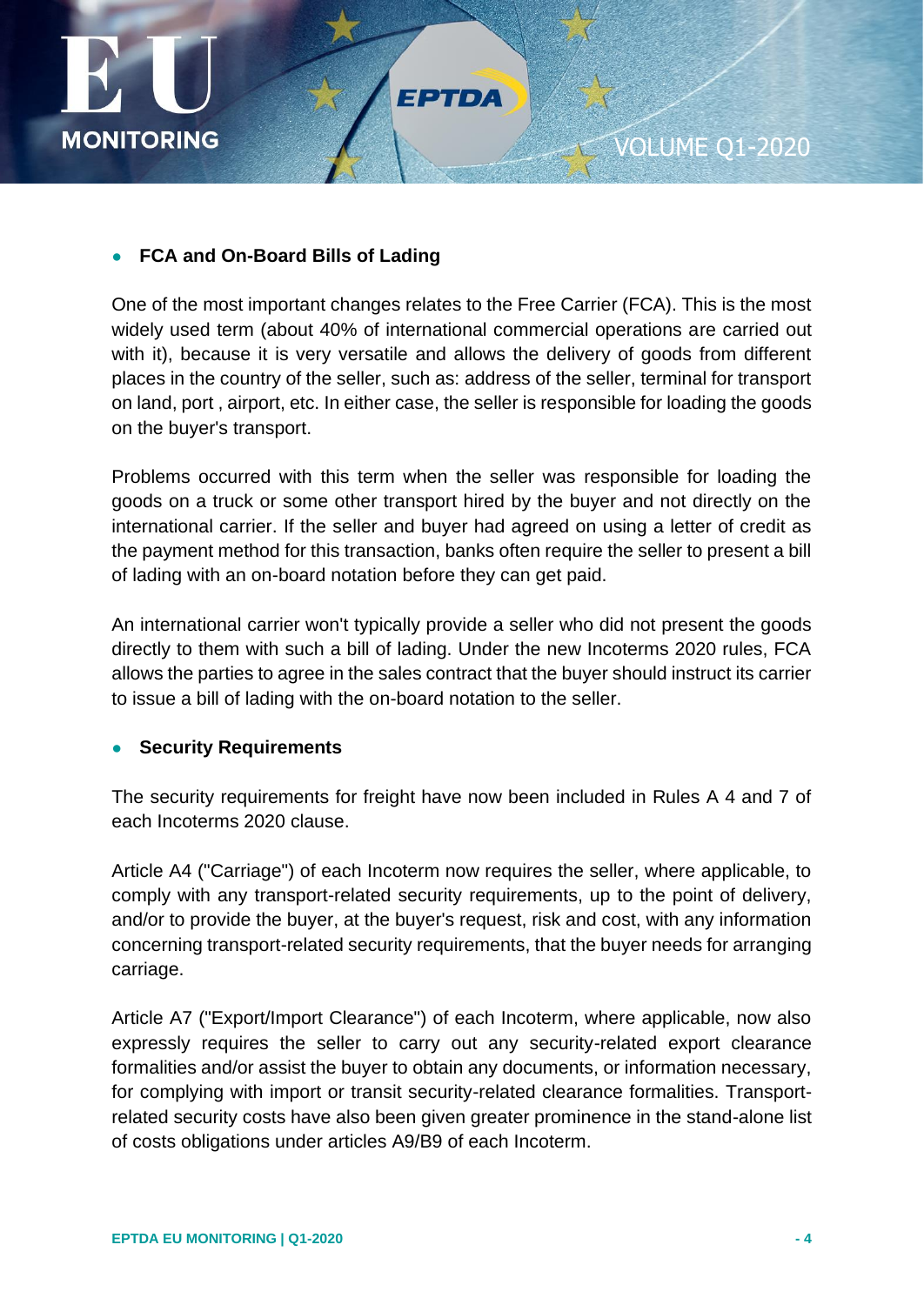

Note: The references to "security" in Incoterms 2020 are general.

#### ● **Costs: where are they listed**

In the new version of Incoterms, the costs are now grouped in the same article, so that the seller or buyer can find in one place all the costs that they would be responsible for under a particular term.

FPTDA

#### ● **More transparency**

Incoterms 2020 has notes that explain the basics of each rule, when they should be used, when the risk is transmitted and how the costs are shared between the seller and the buyer. The purpose of the explanatory notes is to help the user accurately and efficiently towards the appropriate Incoterms rule, and provide guidance on issues that may need interpretation.

### **What should you do?**

In order to comply with the new rules, David Lowe, Global Co-chair of the Incoterms 2020 drafting group [has some recommendations:](http://www.mondaq.com/uk/x/844826/international+trade+investment/ICC+Incoterms+2020+Has+Arrived+Key+Changes+And+How+To+Prepare+For+The+Rules+Coming+Into+Force)

- Identify what Incoterms your business typically uses.
- Check if you are using the right Incoterms.
- Check the changes introduced by Incoterms 2020 and analyze their impact on your business.
- Update your standard contracts accordingly and make sure that they refer to Incoterms 2020.

You need help with all of this? There are many trainers in international trade. Make sure you use one who is up to date and familiar with Incoterms 2020. You should know that the ICC has accredited trainers who it recognizes as understanding Incoterms 2020.